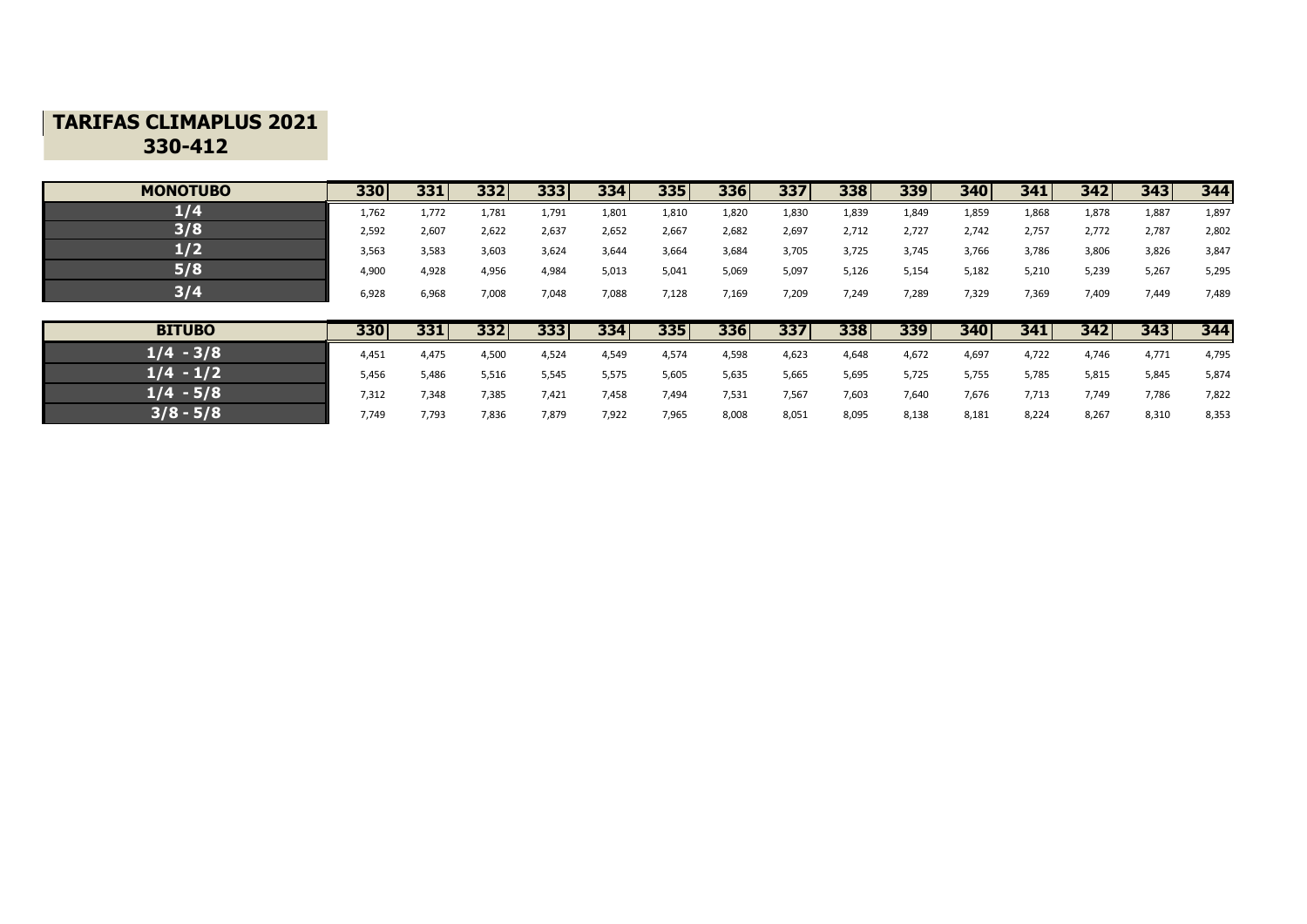| 345   | 346   | 347   | 348   | 349   | 350   | 351   | 352   | 353   | 354   | 355   | 356   | 357   | 358   | 359   | 360   | 361   | 362   | 363   | 364   |
|-------|-------|-------|-------|-------|-------|-------|-------|-------|-------|-------|-------|-------|-------|-------|-------|-------|-------|-------|-------|
| 1,907 | 1,916 | 1,926 | 1,936 | 1,945 | 1,955 | 1,964 | 1,974 | 1,984 | 1,993 | 2,003 | 2,013 | 2,022 | 2,032 | 2,041 | 2,051 | 2,061 | 2,070 | 2,080 | 2,090 |
| 2,817 | 2,832 | 2,847 | 2,862 | 2,877 | 2,892 | 2,907 | 2,922 | 2,937 | 2,952 | 2,967 | 2,982 | 2,997 | 3,012 | 3,027 | 3,042 | 3,057 | 3,072 | 3,087 | 3,102 |
| 3,867 | 3,887 | 3,908 | 3,928 | 3,948 | 3,968 | 3,989 | 4,009 | 4,029 | 4,049 | 4,070 | 4,090 | 4,110 | 4,131 | 4,151 | 4,171 | 4,191 | 4,212 | 4,232 | 4,252 |
| 5,323 | 5,352 | 5,380 | 5,408 | 5,436 | 5,465 | 5,493 | 5,521 | 5,549 | 5,578 | 5,606 | 5,634 | 5,662 | 5,691 | 5,719 | 5,747 | 5,775 | 5,803 | 5,832 | 5,860 |
| 7,529 | 7,569 | 7,610 | 7,650 | 7,690 | 7,730 | 7,770 | 7,810 | 7,850 | 7,890 | 7,930 | 7,970 | 8,011 | 8,051 | 8,091 | 8,131 | 8,171 | 8,211 | 8,251 | 8,291 |
|       |       |       |       |       |       |       |       |       |       |       |       |       |       |       |       |       |       |       |       |
|       |       |       |       |       |       |       |       |       |       |       |       |       |       |       |       |       |       |       |       |
| 345   | 346   | 347   | 348   | 349   | 350   | 351   | 352   | 353   | 354   | 355   | 356   | 357   | 358   | 359   | 360   | 361   | 362   | 363   | 364   |
| 4,820 | 4,845 | 4,869 | 4,894 | 4,919 | 4,943 | 4,968 | 4,992 | 5,017 | 5,042 | 5,066 | 5,091 | 5,116 | 5,140 | 5,165 | 5,189 | 5,214 | 5,239 | 5,263 | 5,288 |
| 5,904 | 5,934 | 5,964 | 5,994 | 6,024 | 6,054 | 6,084 | 6,114 | 6,144 | 6,173 | 6,203 | 6,233 | 6,263 | 6,293 | 6,323 | 6,353 | 6,383 | 6,413 | 6,443 | 6,473 |
| 7,859 | 7,895 | 7,932 | 7,968 | 8,005 | 8,041 | 8,078 | 8,114 | 8,151 | 8,187 | 8,224 | 8,260 | 8,297 | 8,334 | 8,370 | 8,407 | 8,443 | 8,479 | 8,516 | 8,552 |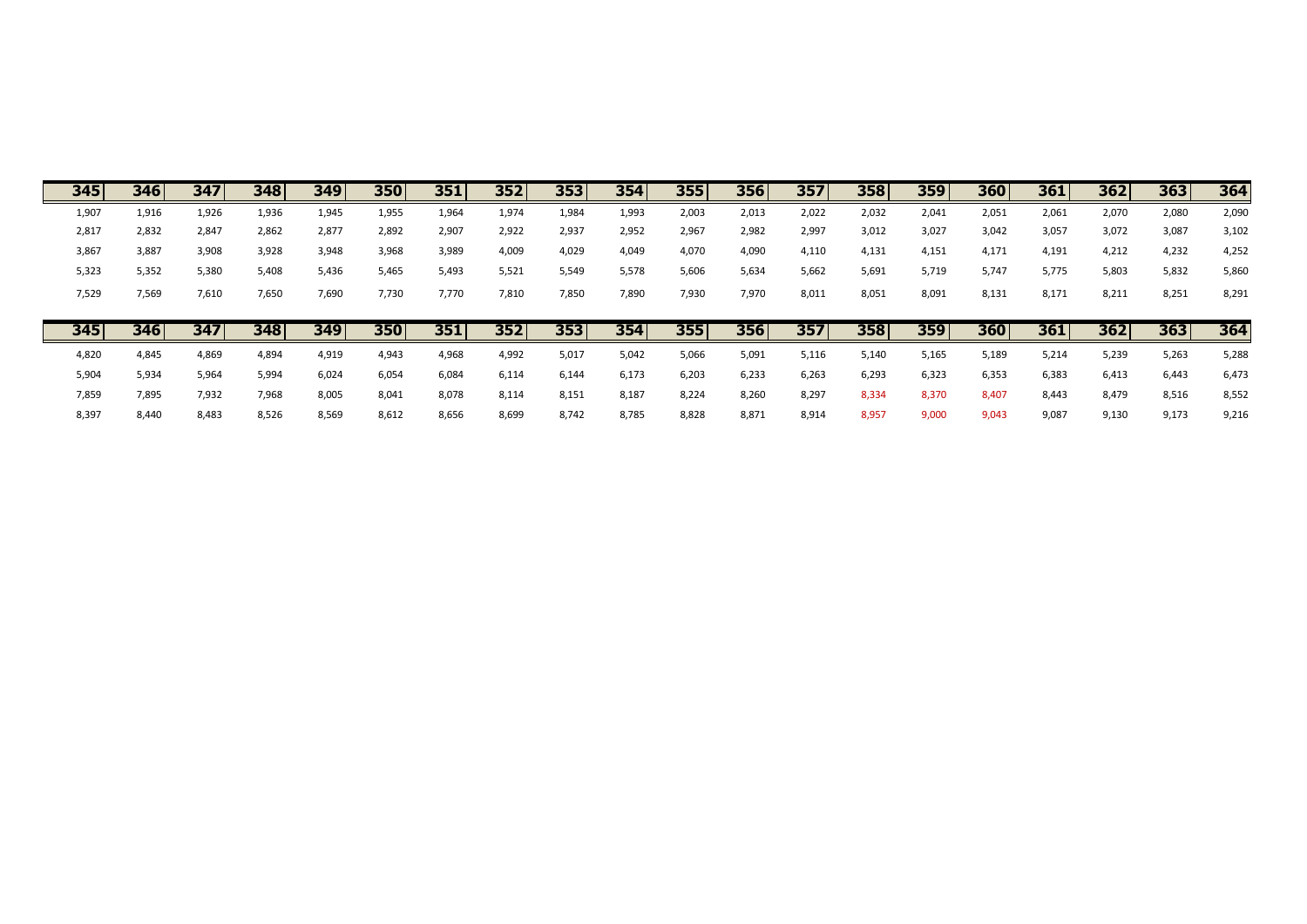| 365   | 366   | 367   | 3681  | 369   | 370   | 371   | 372   | 373   | 374   | 375   | 376   | 377   | 378   | 379   | 380   | 381   | 382   | 383   | 384   |
|-------|-------|-------|-------|-------|-------|-------|-------|-------|-------|-------|-------|-------|-------|-------|-------|-------|-------|-------|-------|
| 2,099 | 2,109 | 2,119 | 2,128 | 2,138 | 2,147 | 2,157 | 2,167 | 2,176 | 2,186 | 2,196 | 2,205 | 2,215 | 2,224 | 2,234 | 2,244 | 2,253 | 2,263 | 2,273 | 2,282 |
| 3,117 | 3,132 | 3,147 | 3,162 | 3,177 | 3,192 | 3,207 | 3,222 | 3,237 | 3,252 | 3,267 | 3,282 | 3,297 | 3,312 | 3,327 | 3,342 | 3,357 | 3,372 | 3,387 | 3,402 |
| 4,273 | 4,293 | 4,313 | 4,333 | 4,354 | 4,374 | 4,394 | 4,414 | 4,435 | 4,455 | 4,475 | 4,496 | 4,516 | 4,536 | 4,556 | 4,577 | 4,597 | 4,617 | 4,638 | 4,658 |
| 5,888 | 5,916 | 5,945 | 5,973 | 6,001 | 6,029 | 6,058 | 6,086 | 6,114 | 6,142 | 6,171 | 6,199 | 6,227 | 6,255 | 6,284 | 6,312 | 6,340 | 6,368 | 6,397 | 6,425 |
| 8,331 | 8,371 | 8,411 | 8,452 | 8,492 | 8,532 | 8,572 | 8,612 | 8,652 | 8,692 | 8,732 | 8,772 | 8,812 | 8,852 | 8,893 | 8,933 | 8,973 | 9,013 | 9,053 | 9,093 |
|       |       |       |       |       |       |       |       |       |       |       |       |       |       |       |       |       |       |       |       |
|       |       |       |       |       |       |       |       |       |       |       |       |       |       |       |       |       |       |       |       |
| 365   | 366   | 367   | 368   | 369   | 370   | 371   | 372   | 373   | 374   | 375   | 376   | 377   | 378   | 379   | 380   | 381   | 382   | 383   | 384   |
| 5,313 | 5,337 | 5,362 | 5,387 | 5,411 | 5,436 | 5,460 | 5,485 | 5,510 | 5,534 | 5,559 | 5,584 | 5,608 | 5,633 | 5,657 | 5,682 | 5,707 | 5,731 | 5,756 | 5,781 |
| 6,502 | 6,532 | 6,562 | 6,592 | 6,622 | 6,652 | 6,682 | 6,712 | 6,742 | 6,772 | 6,802 | 6,831 | 6,861 | 6,891 | 6,921 | 6,951 | 6,981 | 7,011 | 7,041 | 7,071 |
| 8,588 | 8,625 | 8,661 | 8,698 | 8,734 | 8,771 | 8,807 | 8,844 | 8,880 | 8,917 | 8,953 | 8,990 | 9,026 | 9,063 | 9,099 | 9,136 | 9,172 | 9,209 | 9,245 | 9,282 |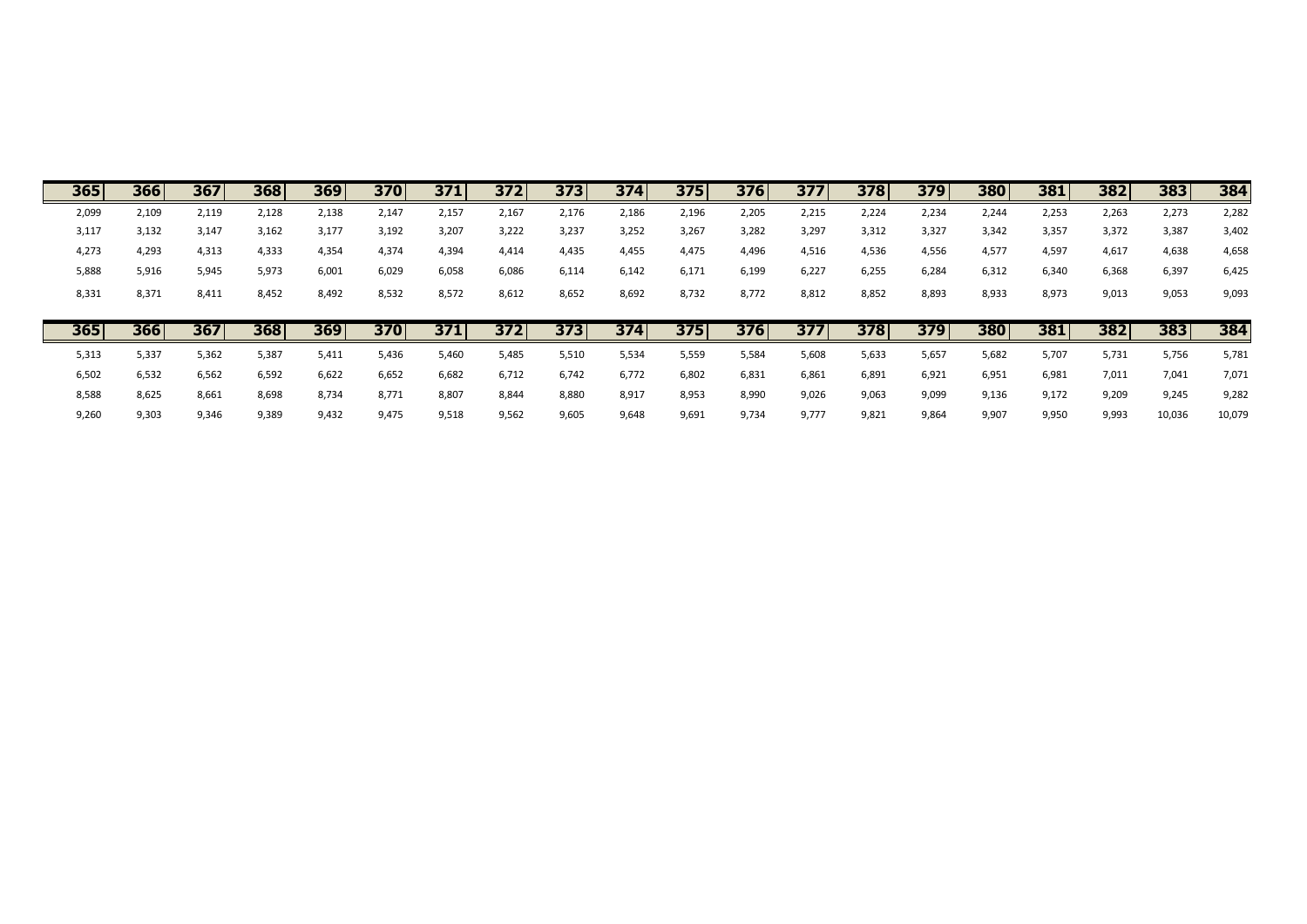| 385   | 386   | 387   | 388   | 389   | 390        | 391        | 392   | 393   | 394   | 395   | 396   | 397   | 398   | 399   | 400   | 401   | 402   | 403   | 404    |
|-------|-------|-------|-------|-------|------------|------------|-------|-------|-------|-------|-------|-------|-------|-------|-------|-------|-------|-------|--------|
| 2,292 | 2,301 | 2,311 | 2,321 | 2,330 | 2,340      | 2,350      | 2,359 | 2,369 | 2,378 | 2,388 | 2,398 | 2,407 | 2,417 | 2,427 | 2,436 | 2,446 | 2,455 | 2,465 | 2,475  |
| 3,417 | 3,432 | 3,447 | 3,462 | 3,477 | 3,492      | 3,507      | 3,522 | 3,537 | 3,552 | 3,567 | 3,582 | 3,597 | 3,612 | 3,627 | 3,642 | 3,657 | 3,672 | 3,687 | 3,702  |
| 4,678 | 4,698 | 4,719 | 4,739 | 4,759 | 4,779      | 4,800      | 4,820 | 4,840 | 4,861 | 4,881 | 4,901 | 4,921 | 4,942 | 4,962 | 4,982 | 5,002 | 5,023 | 5,043 | 5,063  |
| 6,453 | 6,481 | 6,509 | 6,538 | 6,566 | 6,594      | 6,622      | 6,651 | 6,679 | 6,707 | 6,735 | 6,764 | 6,792 | 6,820 | 6,848 | 6,877 | 6,905 | 6,933 | 6,961 | 6,990  |
| 9,133 | 9,173 | 9,213 | 9,253 | 9,293 | 9,334      | 9,374      | 9,414 | 9,454 | 9,494 | 9,534 | 9,574 | 9,614 | 9,654 | 9,694 | 9,734 | 9,775 | 9,815 | 9,855 | 9,895  |
|       |       |       |       |       |            |            |       |       |       |       |       |       |       |       |       |       |       |       |        |
|       |       |       |       |       |            |            |       |       |       |       |       |       |       |       |       |       |       |       |        |
| 385   | 386   | 387   | 388   | 389   | <b>390</b> | <b>391</b> | 392   | 393   | 394   | 395   | 396   | 397   | 398   | 399   | 400   | 401   | 402   | 403   | 404    |
| 5,805 | 5,830 | 5,854 | 5,879 | 5,904 | 5,928      | 5,953      | 5,978 | 6,002 | 6,027 | 6,051 | 6,076 | 6,101 | 6,125 | 6,150 | 6,175 | 6,199 | 6,224 | 6,248 | 6,273  |
| 7,101 | 7,131 | 7,160 | 7,190 | 7,220 | 7,250      | 7,280      | 7,310 | 7,340 | 7,370 | 7,400 | 7,430 | 7,460 | 7,489 | 7,519 | 7,549 | 7,579 | 7,609 | 7,639 | 7,669  |
| 9,318 | 9,355 | 9,391 | 9,428 | 9,464 | 9,501      | 9,537      | 9,574 | 9,610 | 9,647 | 9,683 | 9,720 | 9,756 | 9,793 | 9,829 | 9,866 | 9,902 | 9,939 | 9,975 | 10,012 |